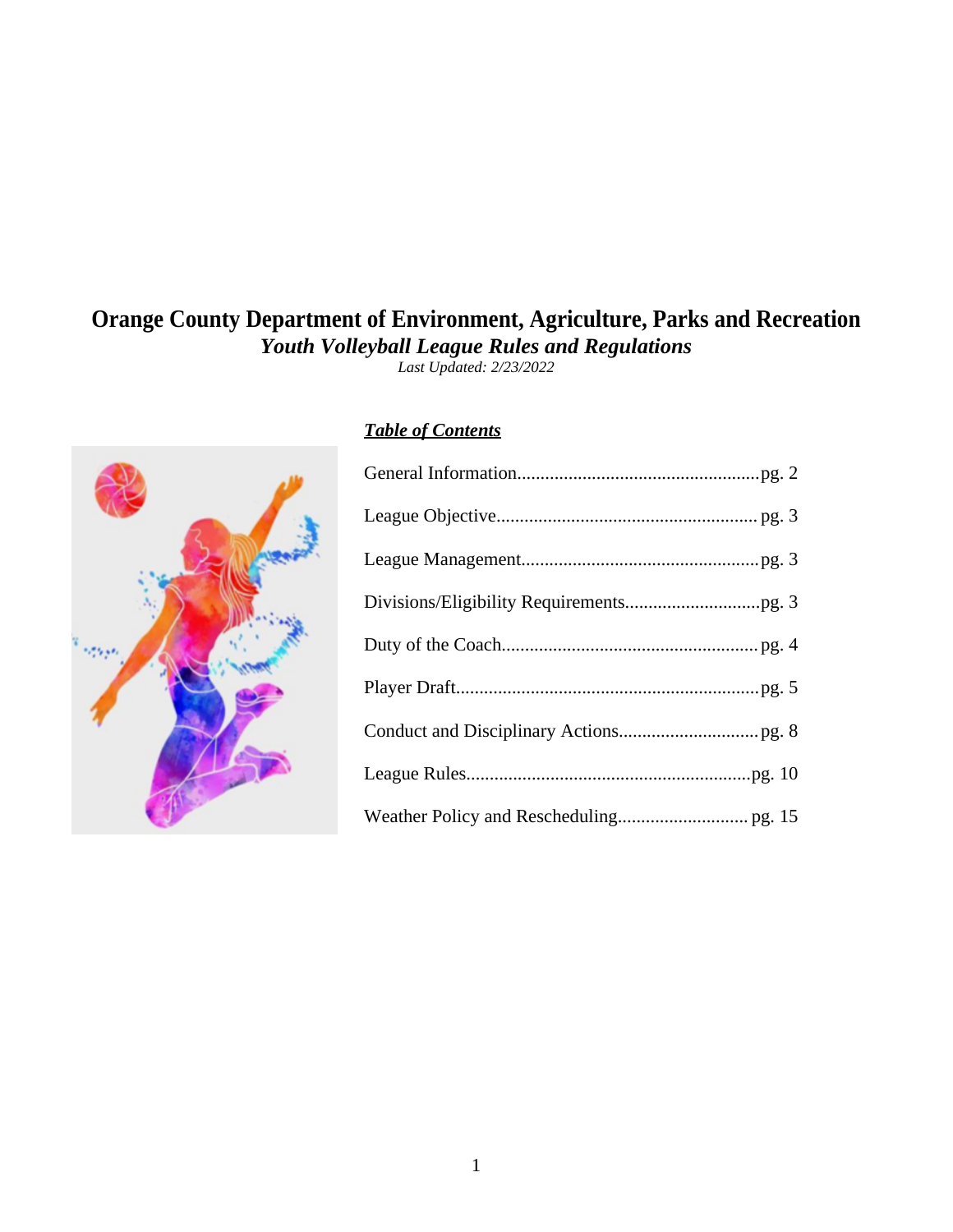# **GENERAL INFORMATION:**

| <b>Administration:</b>                 | 302 West Tryon Street<br>Hillsborough, NC 27278                                     |                              | Orange County Department of Environment, Agriculture, Parks and Recreation |
|----------------------------------------|-------------------------------------------------------------------------------------|------------------------------|----------------------------------------------------------------------------|
| <b>Mailing Address:</b>                | PO Box 8181<br>Hillsborough, NC 27278                                               |                              |                                                                            |
| <b>Office Hours:</b>                   | Monday-Friday, 8:00 a.m.-5:00 p.m.                                                  |                              |                                                                            |
| <b>Telephone:</b>                      | 919.245.2660                                                                        |                              |                                                                            |
| <b>Fax:</b>                            | 919.644.3042                                                                        |                              |                                                                            |
| <b>Inclement Weather: 919.245.2669</b> |                                                                                     |                              |                                                                            |
| <b>Website:</b>                        |                                                                                     |                              | http://www.orangecountync.gov/582/Youth-Girls-Volleyball-League---Spring   |
| <b>League Staff:</b>                   | Kevin Bradsher<br>Lee Barnes                                                        | 919.245.2672<br>919.245.2668 | kbradsher@orangecountync.gov<br>lbarnes@orangecountync.gov                 |
| <b>Facilities:</b>                     | <b>Central Recreation Center (CRC)</b><br>302 West Tryon Street<br>Hillsborough, NC |                              |                                                                            |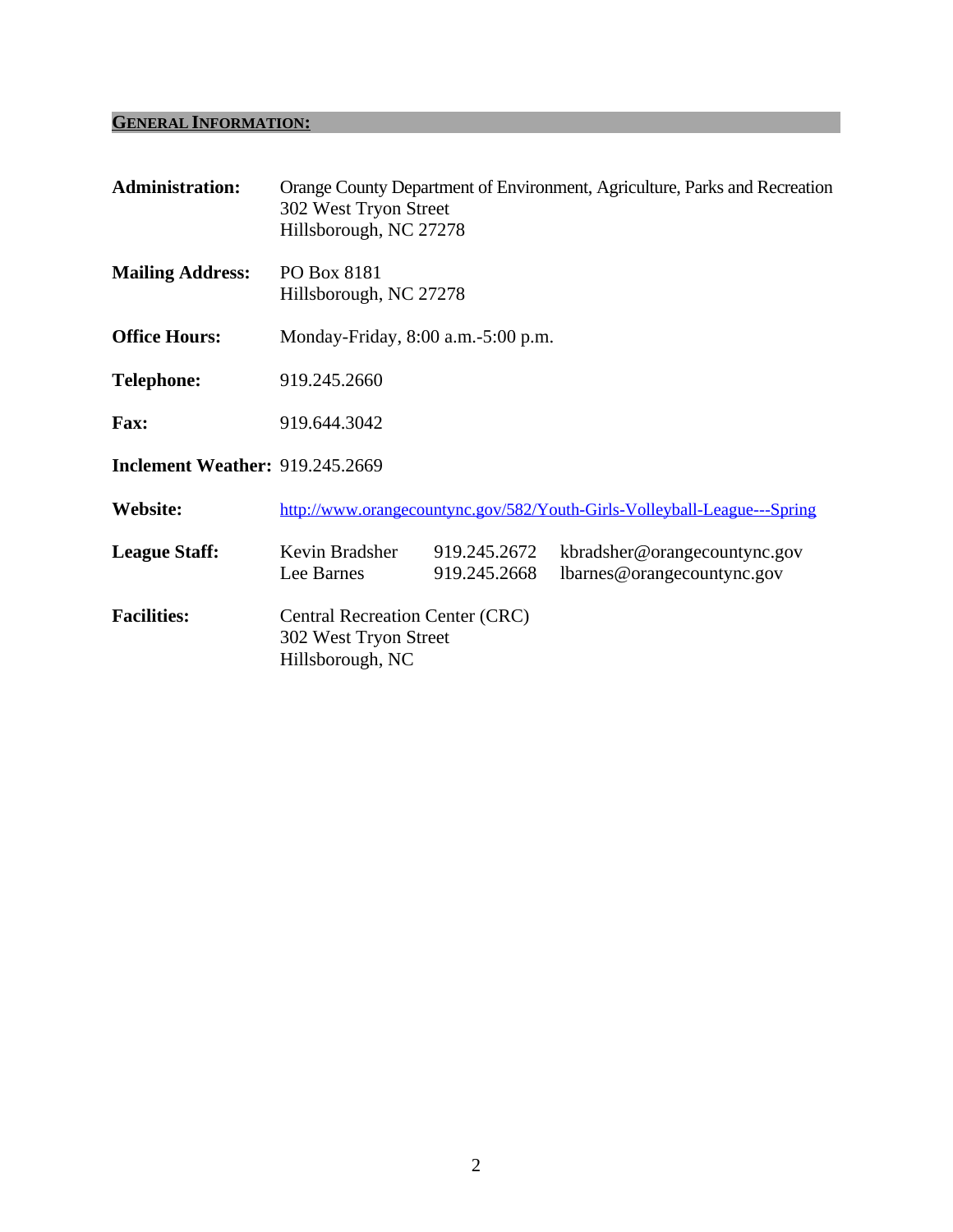#### **I. LEAGUE OBJECTIVE:**

The Orange County Youth Volleyball League is a recreational youth volleyball league that encourages good sportsmanship, teamwork, social interaction and physical fitness, as well as enhancing the basic fundamentals of volleyball. We are dedicated to providing a fun and safe environment that will ensure a positive and educational experience for everyone.

#### **II. LEAGUE MANAGEMENT:**

The governing body shall be vested in the Orange County Department of Environment, Agriculture, Parks and Recreation Department.

Kevin Bradsher, Recreation Coordinator shall serve as league coordinator.

#### **III. DIVISIONS/ELIGIBILITY REQUIREMENTS:**

#### **Registration**

Each player must be registered with the Orange County Department of Environment, Agriculture, Parks and Recreation and approved by the league coordinator as to all qualifications prior to he/she will be eligible for the ratings/draft.

#### **Divisions**

The League will be comprised of two age divisions.

- A. All-Stars Nine-to-twelve-years-old.
- B. Platinum Thirteen-to-fifteen-years-old.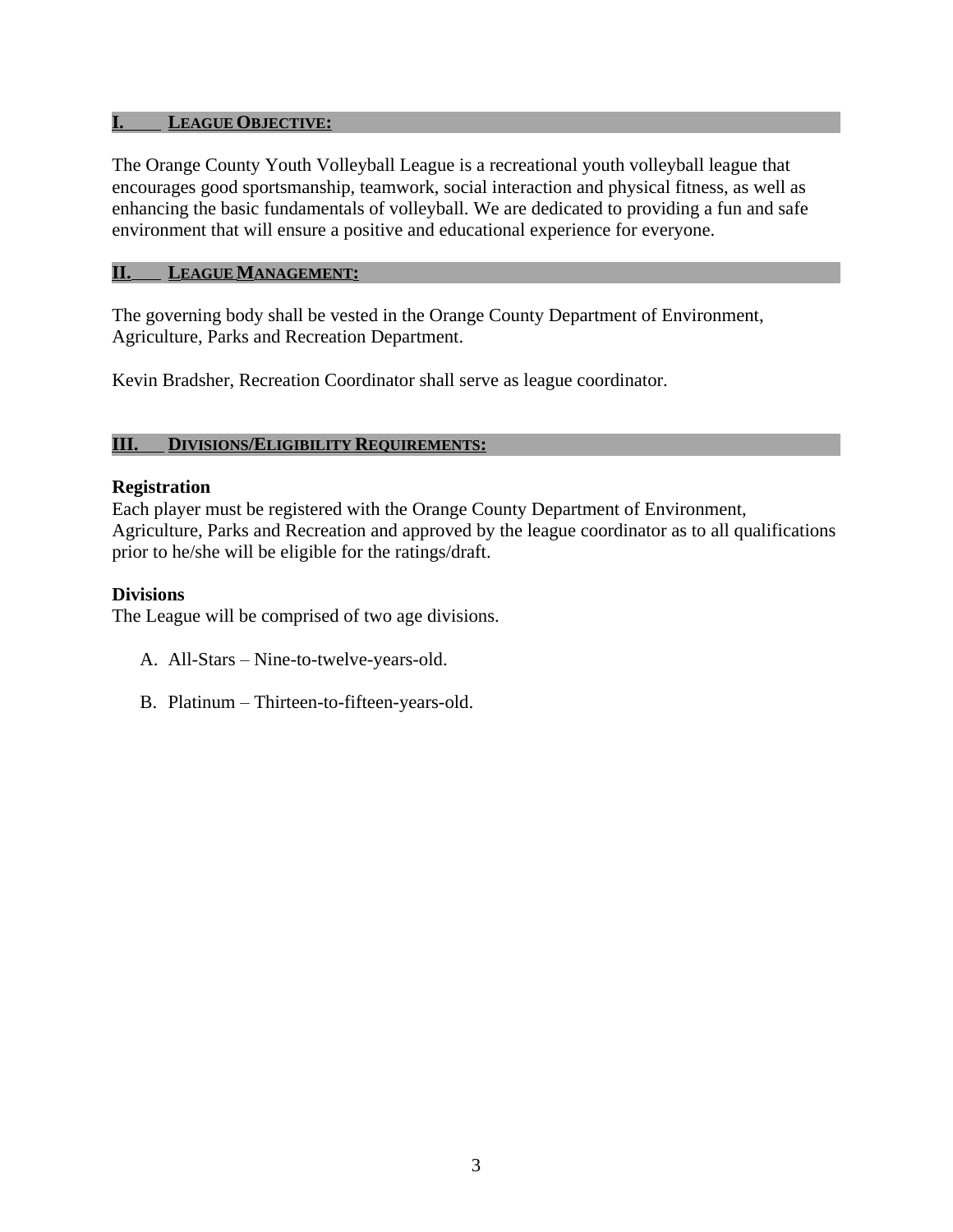#### **IV. DUTY OF THE COACH:**

#### **Coach Eligibility**

All volunteers requesting to participate as a head coach/assistant coach are required to complete the following process through the Orange County Department of Environment, Agriculture, Parks and Recreation.

- Complete an Orange County Department of Environment, Agriculture, Parks and Recreation Volunteer Application.
- Complete a background check through Orange County administered by the Orange County Human Resources Department
- Attend a mandatory coach's meeting/clinic.
- Attend a mandatory ratings/draft for the division.

## **Ensure Player Eligibility**

It is the duty of each coach to ensure all participants on his/her team have registered for the league and are eligible to participate in practices/games.

#### **Instruction**

The coach shall be responsible to instruct each of his/her players during games/practices based on each individual's skill and playing ability. Less skilled players may at times need more instruction and explanation than more skilled players.

#### **Schedules/Communication**

The coach shall be responsible to contact all players notifying them of scheduled practices and games, and when practices or games are cancelled by the Orange County Department of Environment, Agriculture, Parks and Recreation Department. All coaches will receive game and practice schedules that are to be distributed to all players.

Coaches are not permitted to alter or change practice times without approval of the Orange County Department of Environment, Agriculture, Parks and Recreation.

#### **Maintain Control**

The coach is responsible for controlling his/her players during all practices/games to ensure that a player's behavior adheres to all rules and regulations and objective of the league.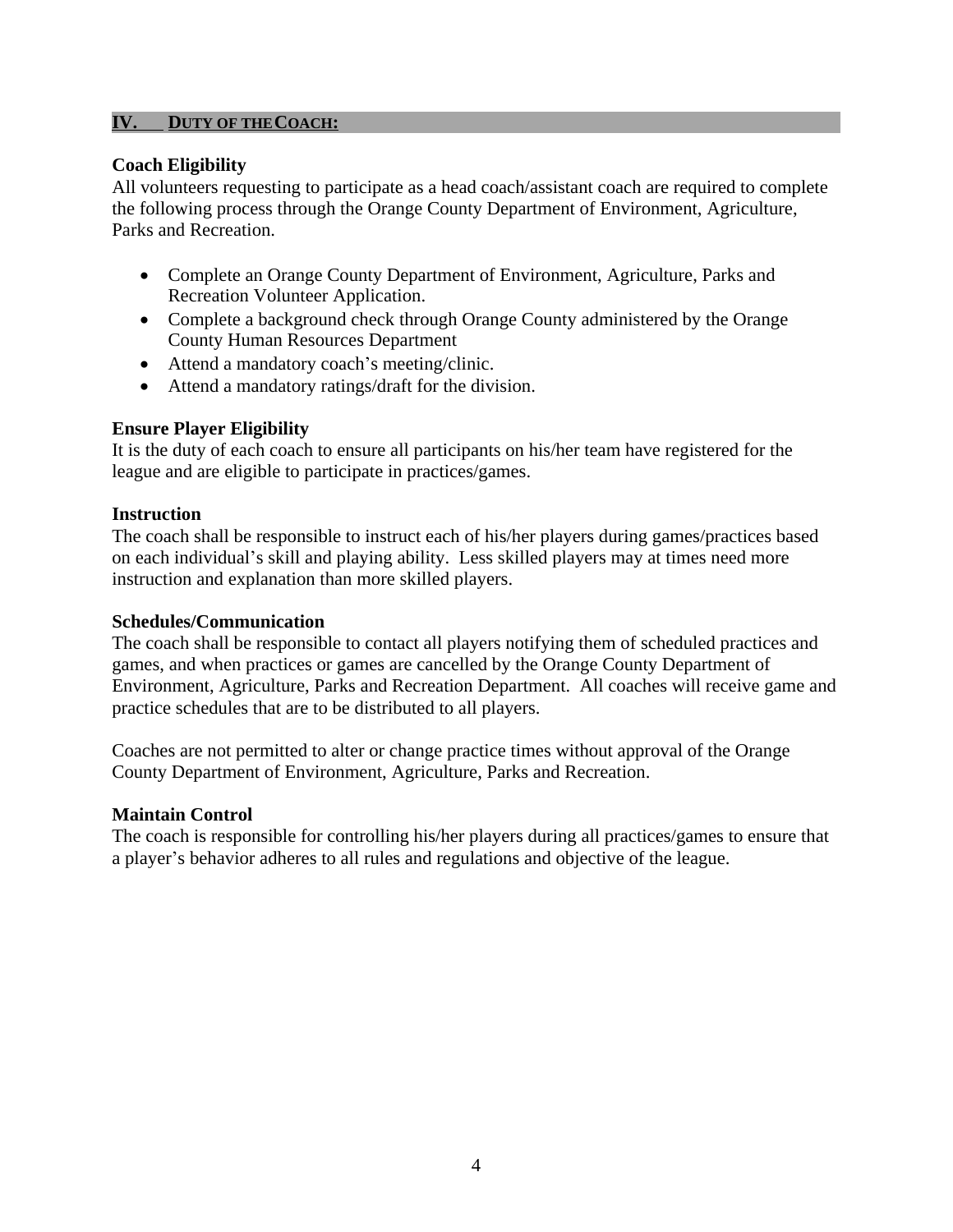#### **V. PLAYER DRAFT**

All eligible players will be assigned to teams through a draft process. The draft process is as follows:

#### **Rosters**

Rosters are set as of the first team practice.

A player must play on the team that he/she is assigned to through the draft process and may only switch teams at the discretion of the league commissioner in consultation with league advisors.

Teams that have players drop may request a replacement player, if available. The league commissioner and not the head and/or assistant coach from the team will select replacement players.

Knowingly permitting a player to participate in a game without having registered for the program shall result in ejection for the remainder of the league/activity season.

## **Objective**

The objective of Orange County Department of Environment, Agriculture, Parks and Recreation – Recreation Division assessment/draft procedure for athletic leagues is to ensure that each parent, participant, and coach are given the opportunity to participate in a fun, enjoyable, and fair athletic league.

#### **Attendance**

All participants must register prior to the assessment to participate in the league. It is mandatory that all coaches and participants attend their designated assessment day and time. Players that do not attend an assessment will be assigned onto teams bases on numerical order. A coach (or team representative) who does not attend the assessments/draft will be assigned a team by Orange County Department of Environment, Agriculture, Parks and Recreation (DEAPR) Personnel.

#### **Participant Responsibilities**

- 1. To attend the mandatory scheduled assessment for your division or age group.
- 2. To participate in the assessment. (Participants should be dressed in the appropriate attire to athletically participate, i.e. sneakers, shorts or sweats and shirts.)
- 3. Following a participant's assessment he/she is permitted to leave. A call from your selected coach or DEAPR personnel shall be made no later than two days prior to the start of practices. (At that time, the coaches will notify parents/participants of practice times and locations.)

#### **Coach Responsibilities**

- 1. To attend the mandatory scheduled assessment and draft for the division(s) or age group that you have volunteered to coach.
- 2. To fairly assess each participant in your coaching age group/division attending the assessment using the DEAPR draft/ratings sheet.
- 3. Select each player to your roster using the DEAPR draft procedure.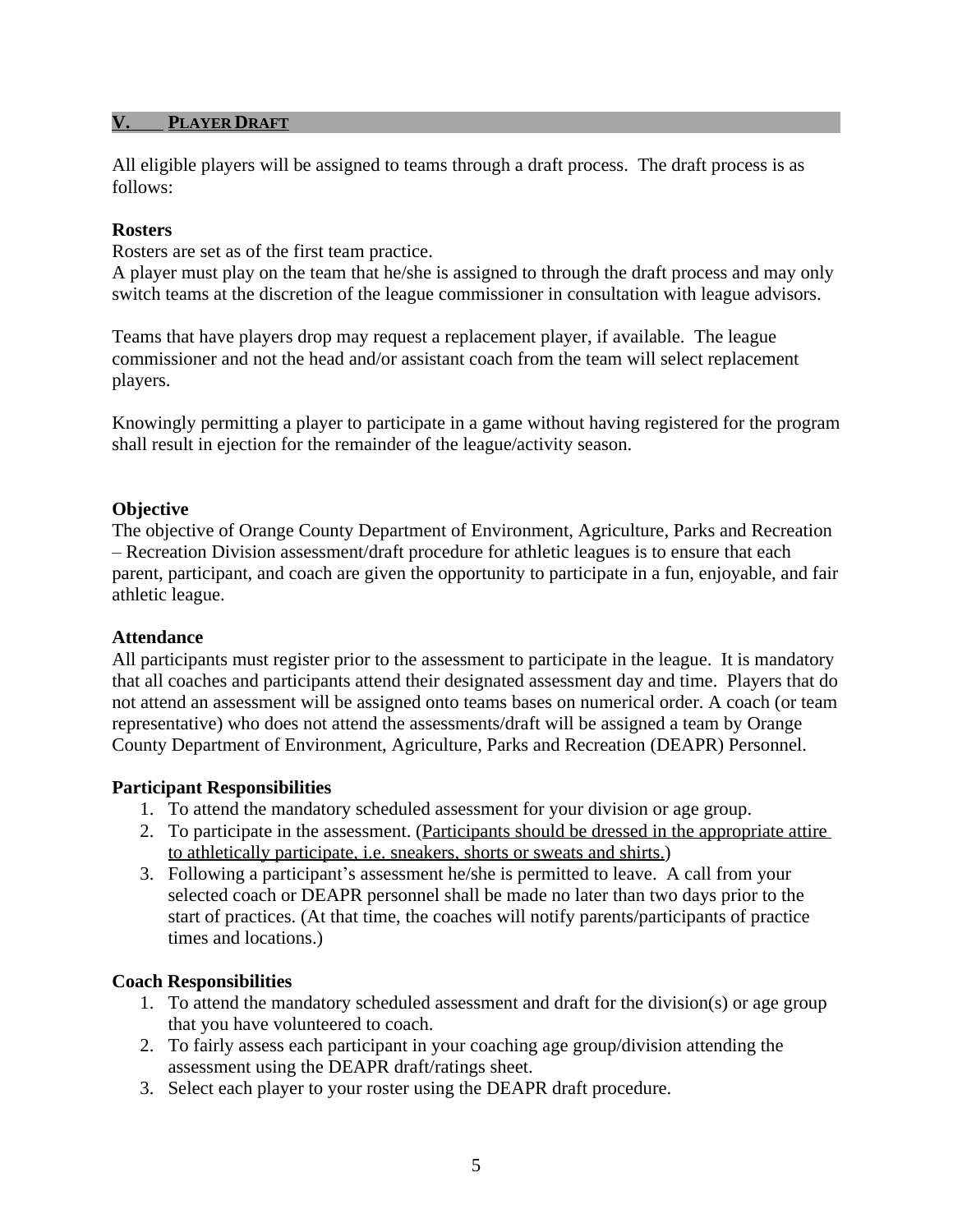4. Contact each player you have selected onto your team made no later than two days prior to the start of practices to notify them of your practice schedule and location.

# **Open draft**

The purpose of the open draft is to permit all volunteer coaches to select members of their team based upon their coaching philosophy. This system is in place to best fairly distribute each player on a team. However, this does not guarantee each team will complete the season with identical records. Team records are impacted by many factors, including player attendance at practices and games.

# **Assessment Process**

- 1. All players must attend their scheduled assessment time.
- 2. Participants that arrive early must wait until their scheduled assessment time.
- 3. Coaches will be directed to one of four stations by DEAPR staff and given a roster of all registered players in the age division being assessed.
- 4. Participants will be assigned numbers by DEAPR staff. These numbers mirror the roster given to the coaches and should be visible to coaches/staff throughout the duration of the assessment. Each participant will also be directed to a predetermined station to begin assessments.
- 5. Coaches will be at each station for 10-15 minutes. After which they will rotate in a clockwise fashion to the next station and group of participants.
- 6. During the time with each group of participants, coaches are free to conduct drills that will allow them to properly assess and prepare for the draft.
- 7. After the third rotation participants are free to go and will be contacted by the coach that drafts them no later than two days prior to the start of practices.

# **Draft Order**

Youth Volleyball Leagues will employ a snake draft method. Each coach will pick out of a hat a number designated one for each team in the division (for example: a 6 team division will have numbers 1, 2, 3, 4, 5 and 6). The corresponding selected number will be the coach drafting order. The first round (and all odd numbered rounds) will begin with coaches drafting in sequential order, with the coach drawing "1" taking the first pick, coach drawing "2" taking the second pick, and so on. The round continues until all coaches have made a selection. The second round (and all even numbered rounds) will begin with the coaches drafting in reverse sequential order, with the coach drawing the highest number taking the first pick and continuing downward until all coaches have made a selection.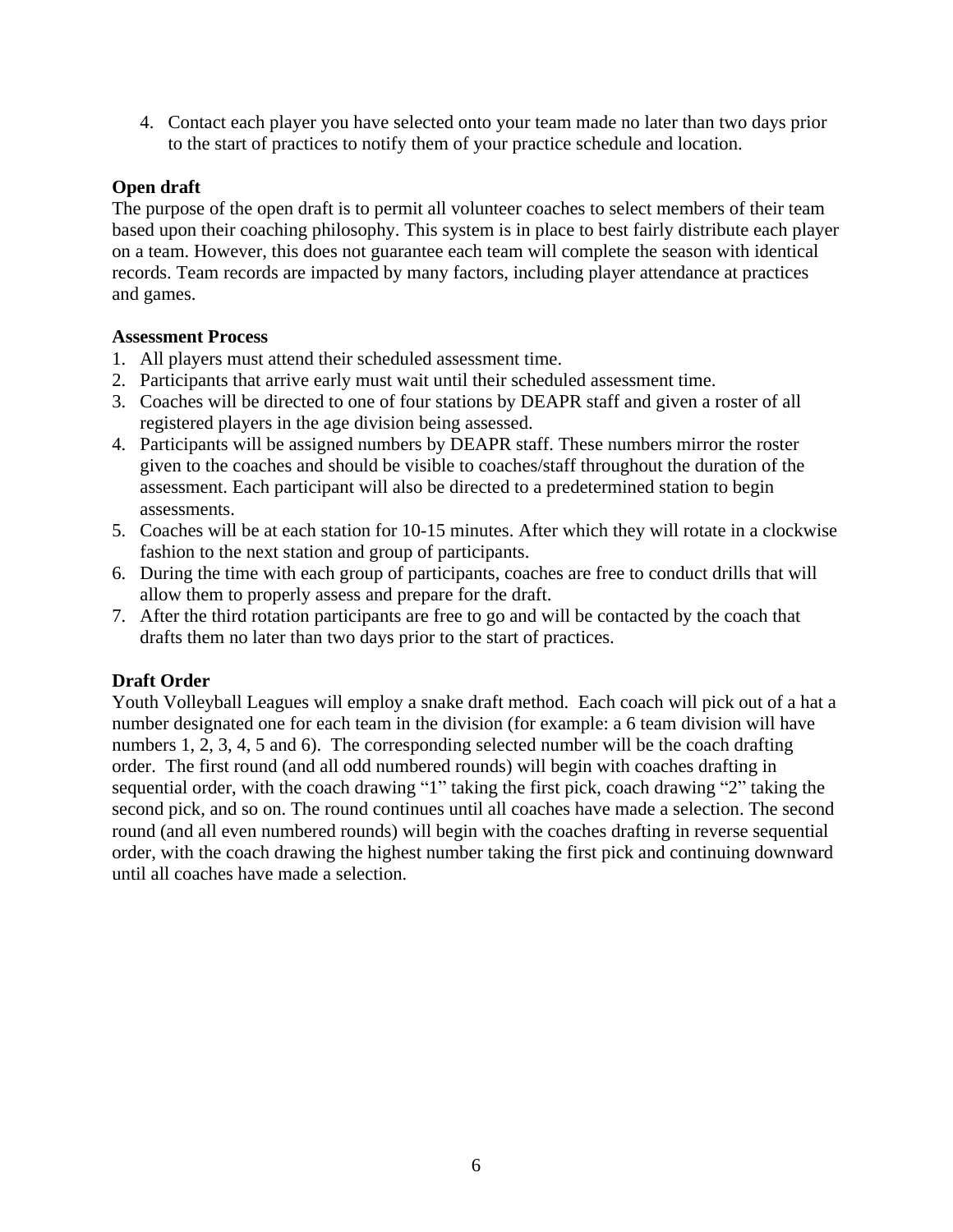| $\tilde{}$<br>Team1 | $\check{ }$<br>Team 2 | Team 3 | Team 4 | Team 5 | Team 6 |
|---------------------|-----------------------|--------|--------|--------|--------|
|                     | $\overline{2}$        | 3      | 4      | 5      | 6      |
| 12                  | 11                    | 10     | 9      | 8      |        |
| 13                  | 14                    | 15     | 16     | 17     | 18     |
| 24                  | 23                    | 22     | 21     | 20     | 19     |
| $\overline{25}$     | 26                    | 27     | 28     | 29     | 30     |
| 36                  | 35                    | 34     | 33     | 32     | 31     |
| 37                  | 38                    | 39     | 40     | 41     | 42     |
| 48                  | 47                    | 46     | 45     | 44     | 43     |
| 49                  | 50                    | 51     | 52     | 53     | 54     |
| 60                  | 59                    | 58     | 57     | 56     | 55     |

Example using a 6-team league with 60 players:

**Exception:** If a coach does not have a child in the age division they automatically receive the first pick of the draft. If this rule applies to more than one coach, the affected coaches will draw numbers to determine their order.

#### **Draft Rounds**

Our Youth Basketball League allows for coaches to freely draft players that attend assessments based on ratings and observations of their own. After the order is established the draft process is as follows:

- a. Coaches are allowed to freely draft players who attended the assessment session
- b. Rounds 2 and 4 are reserved for coaches to draft their child and the assistant coach's child (if applicable). If neither the head coach nor the assistant have a child in the draft they may continue to freely draft players that attended the assessment. If coaches have more than one child, or multiple assistant coaches, coach's players will be selected every even numbered round (2,4,6,8,10)
- c. Once all players that attended the assessment are drafted, the remaining players will be distributed following the draft order starting with the next coaches pick
- d. Siblings must be drafted to the same team, any requests (i.e. carpooling, friends, preference) may be honored at the discretion of the coach but does not guarantee fulfillment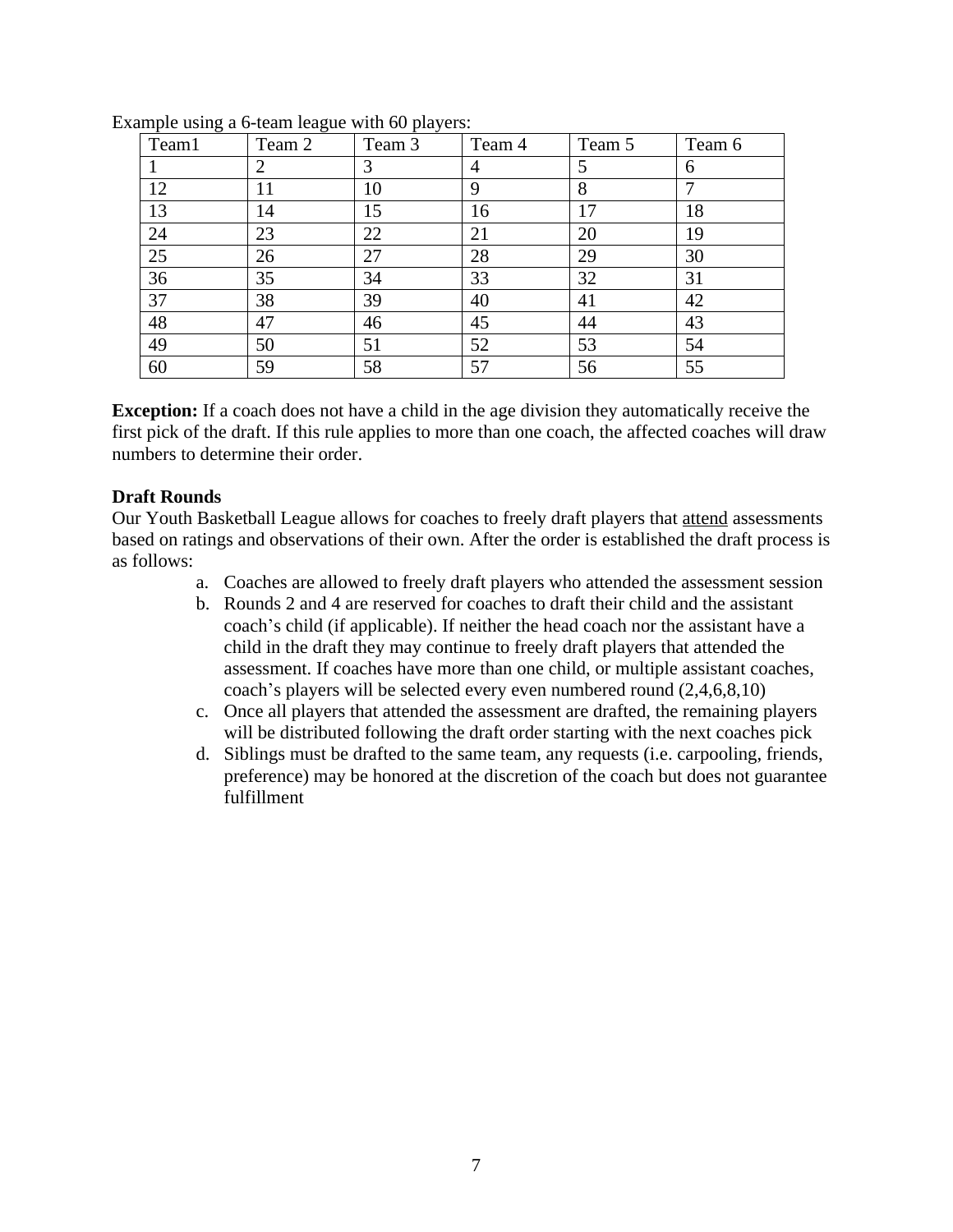## **VI. CONDUCT AND DISCIPLINARY ACTIONS:** (IN ACCORDANCE WITH ALL OTHER OCDEAPR-ATHLETICS PROGRAMS)

All participants, coaches, officials and spectators are expected to conduct themselves in a manner in line with the goals and objectives of the Youth Volleyball League. Any individual found to be in violation of any rule and regulation shall be sanctioned according to the below explained chart for Penalties and Sanctions.

In addition to the rules explained in the Penalties and Sanctions, any participant, coach, or spectator that is ejected by an official is automatically suspended for the remainder of the current day's games, and subsequent following game in addition to ejection from the facility.

All penalties and sanctions levied by an official or Orange County Department of Environment, Agriculture, Parks and Recreation staff are determined on a case-by-case basis and are final. **No protests will be permitted**.

#### ORANGE COUNTY DEPARTMENT OF ENVIRONMENT, AGRICULTURE, PARKS AND RECREATION PENALTIES AND SANCTIONS FOR COACHES AND LEAGUE OFFICIALS

| <b>INFRACTION</b>                         | <b>DIRECTED TOWARDS</b>                  | PENALTY/SANCTION (S)                               |
|-------------------------------------------|------------------------------------------|----------------------------------------------------|
| Use of alcohol or drugs                   | During game, practice or other league or | 1 <sup>st</sup> offense-Suspension for the         |
|                                           | team event where players are present     | remainder of the season.                           |
| Knowingly requiring or allowing a player  | During game, practice or other league or | 1 <sup>st</sup> offense-Two game suspensions and   |
| to play while having a serious injury     | team event where players are present.    | a meeting with league staff.                       |
| creating unsafe playing conditions.       |                                          | 2 <sup>nd</sup> offense-Suspension for the         |
| (Failure to notify staff at occurrence of |                                          | remainder of the season.                           |
| injury.)                                  |                                          |                                                    |
| Foul or abusive language.                 | A player, coach, official or spectator   | 1 <sup>st</sup> offense-Ejection from current game |
|                                           |                                          | and one game suspension.                           |
|                                           |                                          | 2 <sup>nd</sup> offense-Two-game suspension and    |
|                                           |                                          | meeting with league staff.                         |
| Threatening/derogatory gesture or         | A player, coach, official or spectator   | <sup>1st</sup> offense-Ejection from current game  |
| language.                                 |                                          | and two-game suspension.                           |
|                                           |                                          | 2 <sup>nd</sup> offense-Suspension for remainder   |
|                                           |                                          | of season.                                         |
| Knowingly permitting a player to          | League and league administrators         | Ejection for the remainder of the                  |
| participate in a game without having      |                                          | league/activity season.                            |
| registered for the program.               |                                          |                                                    |
| Striking or bodily assault resulting in   | A player, coach, official or spectator   | Lifetime suspension for all Orange                 |
| contact and /or injury to                 |                                          | County Department of Environment,                  |
|                                           |                                          | Agriculture, Parks and Recreation                  |
|                                           |                                          | youth sports.                                      |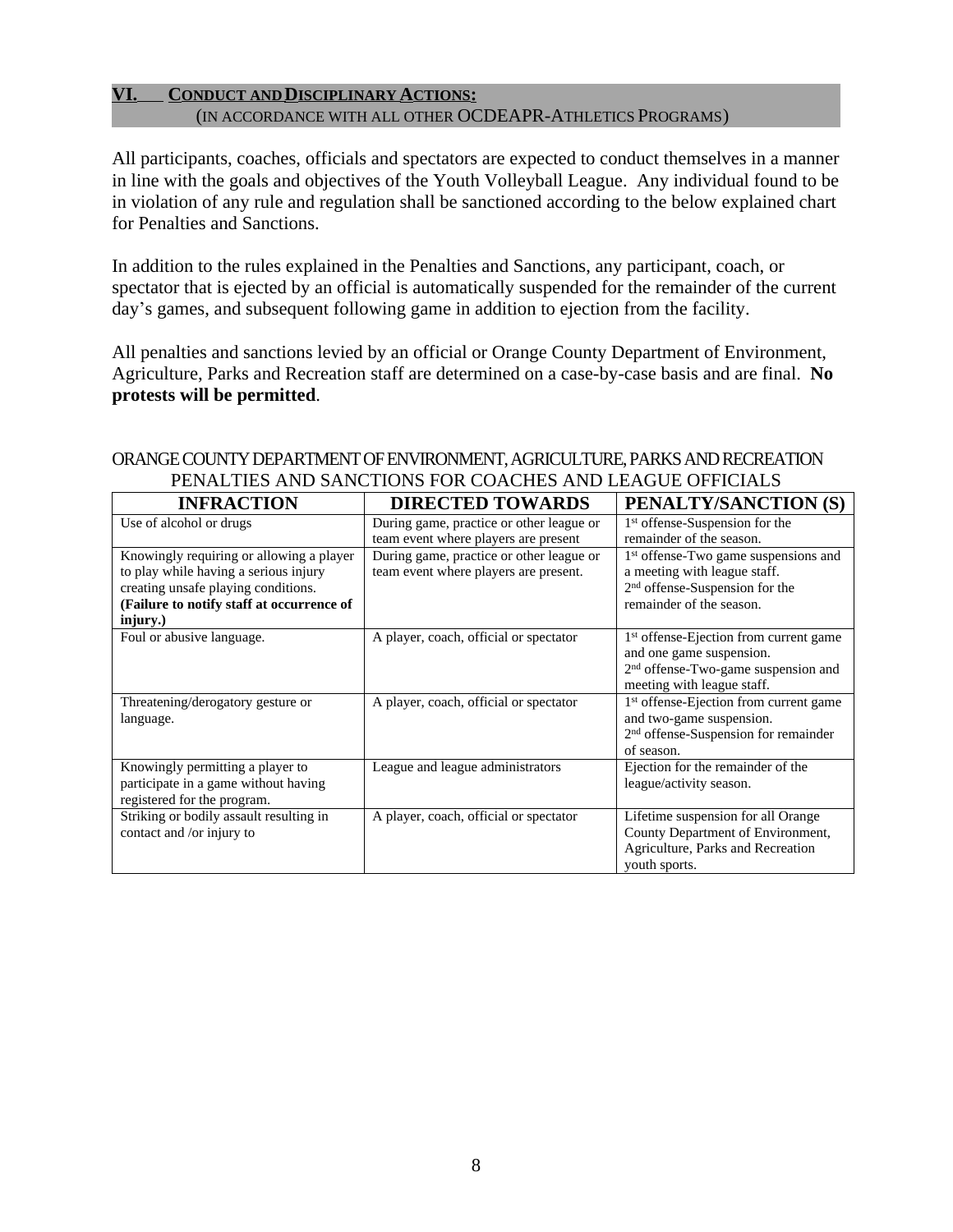| ORANGE COUNTY DEPARTMENT OF ENVIRONMENT, AGRICULTURE, PARKS AND RECREATION |
|----------------------------------------------------------------------------|
| PENALTIES AND/OR SANCTIONS FOR PARENTS, LEGAL GUARDIANS AND SPECTATORS     |

| <b>INFRACTIONS</b>                   | <b>DIRECTED TOWARDS</b>                | PENALTY/SANCTION(S)                            |
|--------------------------------------|----------------------------------------|------------------------------------------------|
| Use of Alcohol or drugs              | Within any County facility during      | 1 <sup>st</sup> offense-Ejection from facility |
|                                      | the game, practice or other league or  | 2 <sup>nd</sup> offense-Two-week suspension    |
|                                      | team event where players are           | 3 <sup>rd</sup> offense-Suspension for the     |
|                                      | present                                | remainder of the season.                       |
| Interference with the conduct of the | Resulting in stoppage of play          | 1 <sup>st</sup> offense-Ejection from facility |
| game                                 |                                        | 2 <sup>nd</sup> offense-Two-week suspension    |
|                                      |                                        | 3rd offense-Suspension for the                 |
|                                      |                                        | remainder of the season.                       |
| Foul or abusive language             | A player, coach, official or spectator | Ejection from facility park and a              |
|                                      |                                        | mandatory meeting with league                  |
|                                      |                                        | administrators.                                |
| Threatening/Derogatory gesture       | A player, coach, official or spectator | Ejection from the facility or park,            |
| and/or language                      |                                        | a one-week suspension from                     |
|                                      |                                        | <b>OCDEAPR</b> facilities and parks            |
|                                      |                                        | and mandatory meeting with                     |
|                                      |                                        | league administrators.                         |
| Striking in any threatening fashion  | A player, coach, official or spectator | 1 <sup>st</sup> offense-Ejection from the      |
|                                      |                                        | facility or park, a one-year                   |
|                                      |                                        | suspension (from the date of                   |
|                                      |                                        | occurrence).                                   |
|                                      |                                        | 2 <sup>nd</sup> offense-Lifetime suspension    |
|                                      |                                        | from all OCDEAPR Youth Sports                  |

# **Additional Conduct Rules**

#### Communicating with Officials

Coaches are not allowed to communicate to officials on any matter while the game is in play. Coaches must wait until an interruption to discuss any matter with an official in a quiet professional manner. Coaches must control any discussion or comments to officials, from their bench or players, at all times.

Violations are outlined below.

#### Standing in Bench Area

Only one coach at a time per team can be standing during the course of a game. Exceptions are permitted in the cases of timeouts, injuries, and stoppages between games.

Violations are outlined below.

#### Violations

For violations regarding conduct with officials, the following procedure will be followed:

1st incident – Referee, league administrator, or delegate will issue a verbal warning.

2nd incident – Referee, league administrator, or delegate will declare the loss of rally with the opponent being awarded one point.

3rd incident – Referee, league administrator, or delegate will declare immediate expulsion from the match. There are no additional penalties beyond the expulsion. In the event of an expulsion,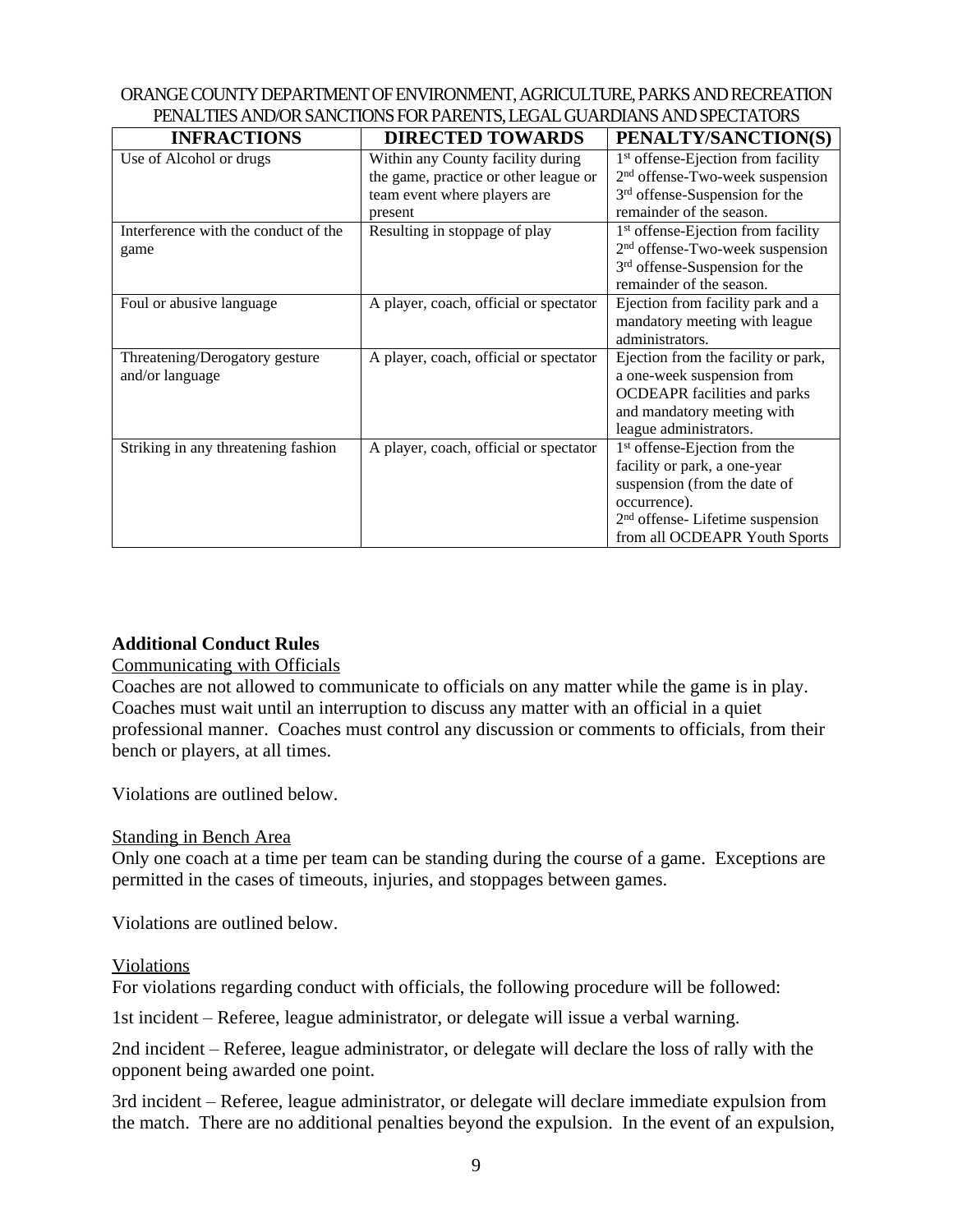the guilty party must leave the playing area/gymnasium immediately. Any player or coach that is expelled is automatically suspended for the remainder of the current day's games, and subsequent following game in addition to ejection from the facility.

# Mandatory Cordial Handshake

At the end of the third game of the match, the teams will be signaled to the end line by the referee. Subsequently the referee will signal the teams forward to shake hands at the net. All players on the benches and the coaches are expected to participate.

# **VII. LEAGUE RULES:**

USA Volleyball Rules and Regulations shall govern all rules and regulations within the Orange County Youth Volleyball League unless otherwise stated.

## **A. Equipment**

#### Required Dress

The league-provided shirt is the official uniform of the OCDEAPR Youth Volleyball League. Team members must wear the league-issued shirt during games. The team shirt cannot be altered or added to in any way.

#### Restricted Dress

Team members are not permitted to wear equipment or apparel which may be considered dangerous, confusing to other players, or inappropriate. Examples of such clothing include but are not limited to:

- Jewelry Jewelry such as necklaces, watches, bracelets, and rings are not permitted. All earrings must be removed. Medic alert necklaces and religious medals must be taped to the player's body if they cannot be removed.
- Metal hair clips or hard (plastic, metal, etc) headbands must be removed.

#### **B. Equipment**

Balls/Net Height

The standards for all divisions shall be as follows:

| <b>Division</b>    | <u>Volleyball</u>     | <u>Net Height</u>               |
|--------------------|-----------------------|---------------------------------|
| 9-12-years-old     | Tachikara Volley-Lite | 2.13 meters $(7'0'')$           |
| $13-15$ -years-old | Tachikara SV-5WS      | 2.24 meters $(7' 4\frac{1}{8})$ |

OCDEAPR will furnish volleyballs for all games or practices. Coaches may bring their own balls provided they are used for practice purposes only. Coaches should inform all team members not to bring their own balls to any game or practice.

OCDEAPR will adjust net height based on game or practice scheduled. Coaches, players, or parents are not permitted to adjust net heights.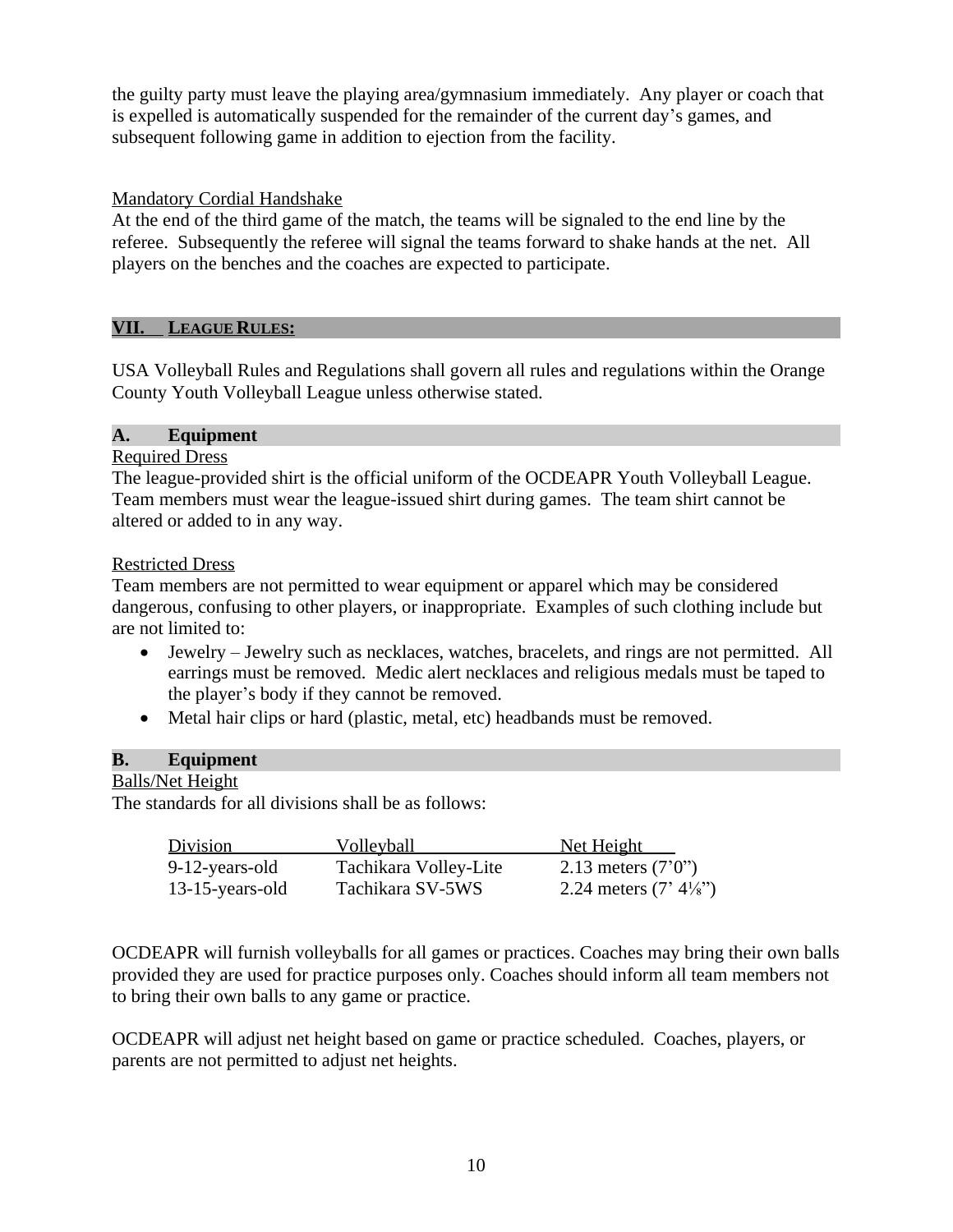# **C. Playing Rules**

Local league rules as follows will take precedence over any USA Volleyball Rule.

Length of Game

 **Game Preliminaries** – Teams are allowed to begin their warm-ups at 10 minutes before the hour once the previous teams have vacated the court. If the previous match has finished early, the next teams playing may take advantage of a vacant court.

Teams will share the court during warm up time. If coaches request hitting time  $-5$  minutes of the pre-game warm-up should be broken into 2 minutes of hitting for each team followed with 1 minute of shared serving  $(2-2-1)$ .

The official will call a captain's meeting at least 3 minutes before the scheduled start time of each match. The two teams' captains will meet for instructions and to conduct two coin tosses – the first game coin toss and the third game coin toss. The home team (team listed first on the schedule) will make the first coin call. The third game coin call will be made by the team captain of the visiting team. The team winning the coin toss for the first game can choose the right to serve or to receive the service OR the side of the court. The other team takes the remaining alternative. If team A serves first in game #1, team B will serve first in game #2. The second coin toss is ONLY to determine who will serve or receive in the third game.

- **Time Limit** All matches will be played under a 60-minute time limit. Each court will have a running clock visible to all indicating the time remaining in the match. If the time limit of 60 minutes is invoked, the team ahead at the expiration of time will be declared the winner of that game.
- **Match Format** All matches shall consist of three games, regardless of who won the first two.

Matches for all divisions will consist of 2 games to 25 points rally scoring. Winner must win by 2 points with a cap of 27 in the event of a tie. The first team to 27, with or without that 2 point lead, is declared the winner.

The third game will be played to 15 points with a cap of 17 points.

• **Intervals** – Intervals between sets will be 1 minute in length. The clock operator will signal a horn when 15 seconds are left in the interval period. At this time, coaches should complete their final preparation for the next game and be ready to come onto the court after time expires.

#### Playing Time

 **Number of Players** – A minimum number of four players is required for an official/referee to begin any game. If additional player(s) arrive, those player(s) may enter the game after the next stop in play. When playing with less than six players, the team will not lose the serve when the missing player "hole" goes to serve. The next player in the rotation will serve.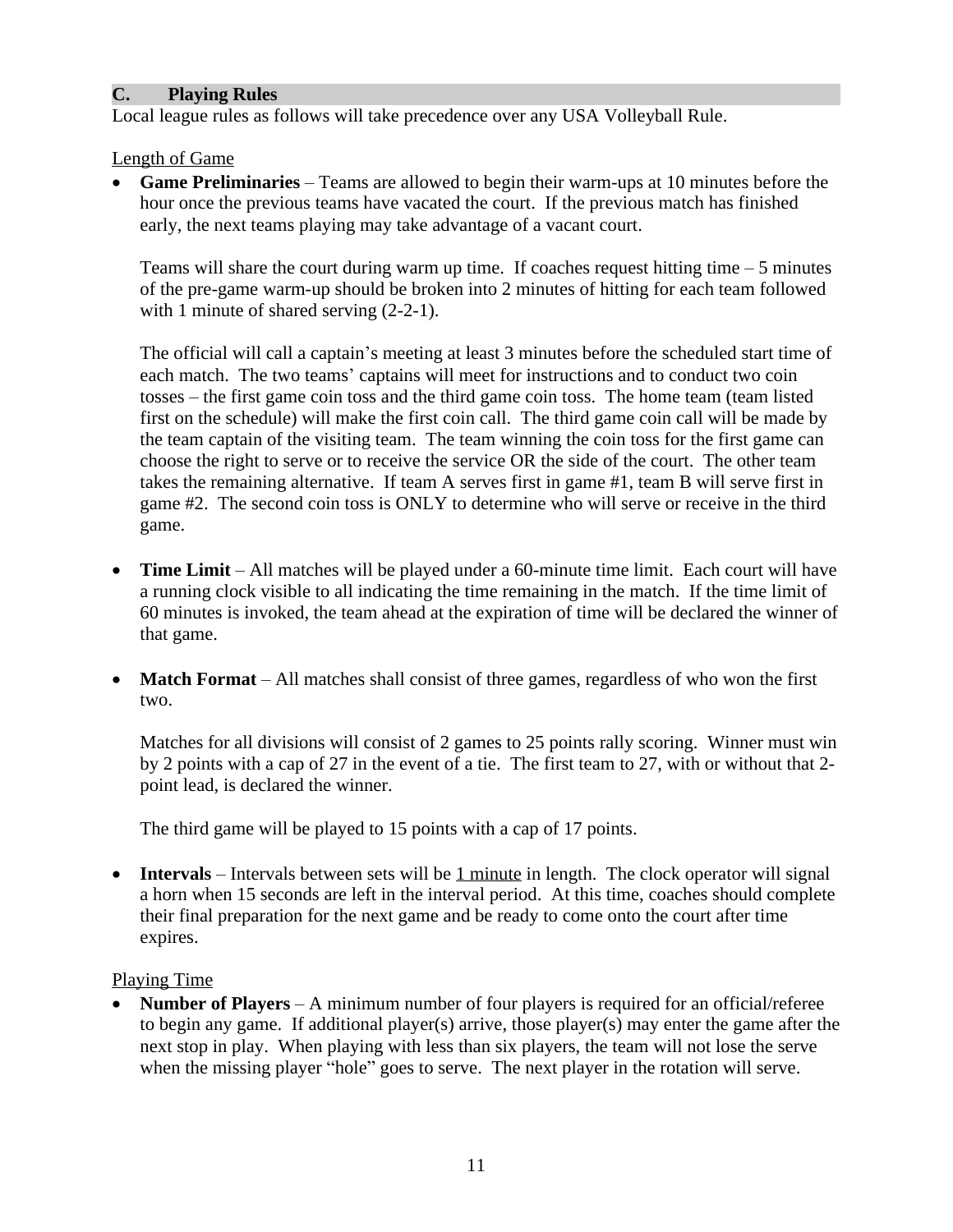Due to safety for all participants, no game will be permitted to continue without four players on the court for each team at all times. If a team drops below four players, the game will be declared a forfeit.

In the event of a forfeit, no make-up game will be permitted.

- **Grace Period**  If a team fails to take the court with the minimum number of players by 10 minutes after the hour, a forfeit will be awarded to the other team for game #1. If the same team fails to take the court by 20 minutes after the hour, they will forfeit game #2. If the same team fails to take the court by 30 minutes after the hour, they will forfeit game #3. If a match starts late, that time is not recoverable at the end of the match.
- **Continuous Rotation** All divisions will play with continuous rotation. The substitute will enter the game in the center back position. Rotation will follow Appendix A.

For games 2 and 3, lineup will begin with next server in rotation from previous game.

- **Exceptions** Exceptions to the mandatory playing rule will be made in the case of the following:
	- o A player becomes ill or injured.
	- o A player is removed for conduct.
	- o A player is removed for discipline with permission of the league coordinator (see below).
- **Discipline** If a coach requests to discipline a player for the length of or any duration during a game the coach must submit a letter in writing to league coordinator explaining the reason for the disciplinary action and subsequent suspension.
- **Violations** Failure to adhere to any portion of the playing time rule will result in a mandatory one-game suspension for a coach to be served during his/her team's next scheduled game.

# Time Outs

 Each team will be allowed two time-outs per game. Time-outs last 30 seconds. If any timeouts are called after the 2-minute warning has been issued, the referee will grant the time-out and extend play beyond the 60-minute time limit by the length of the time-outs.

# Playing Area

- Green lines indicate volleyball playing area. If any portion of the ball falls on any portion of the line it is considered IN.
- Areas out of play include: gym walls, basketball backboards and rims, and bleachers. Additionally, a ball is out if it hits the antenna or if it crosses the net outside of the antenna.
- During a serve, a ball hitting the lights, ductwork, or ceiling/rafters is out of play.
- If during a volley, the ball hits the lights, ductwork, or ceiling/rafters, and comes back to the team that hit it, they may continue to play it, as long as they are still within their 3 hit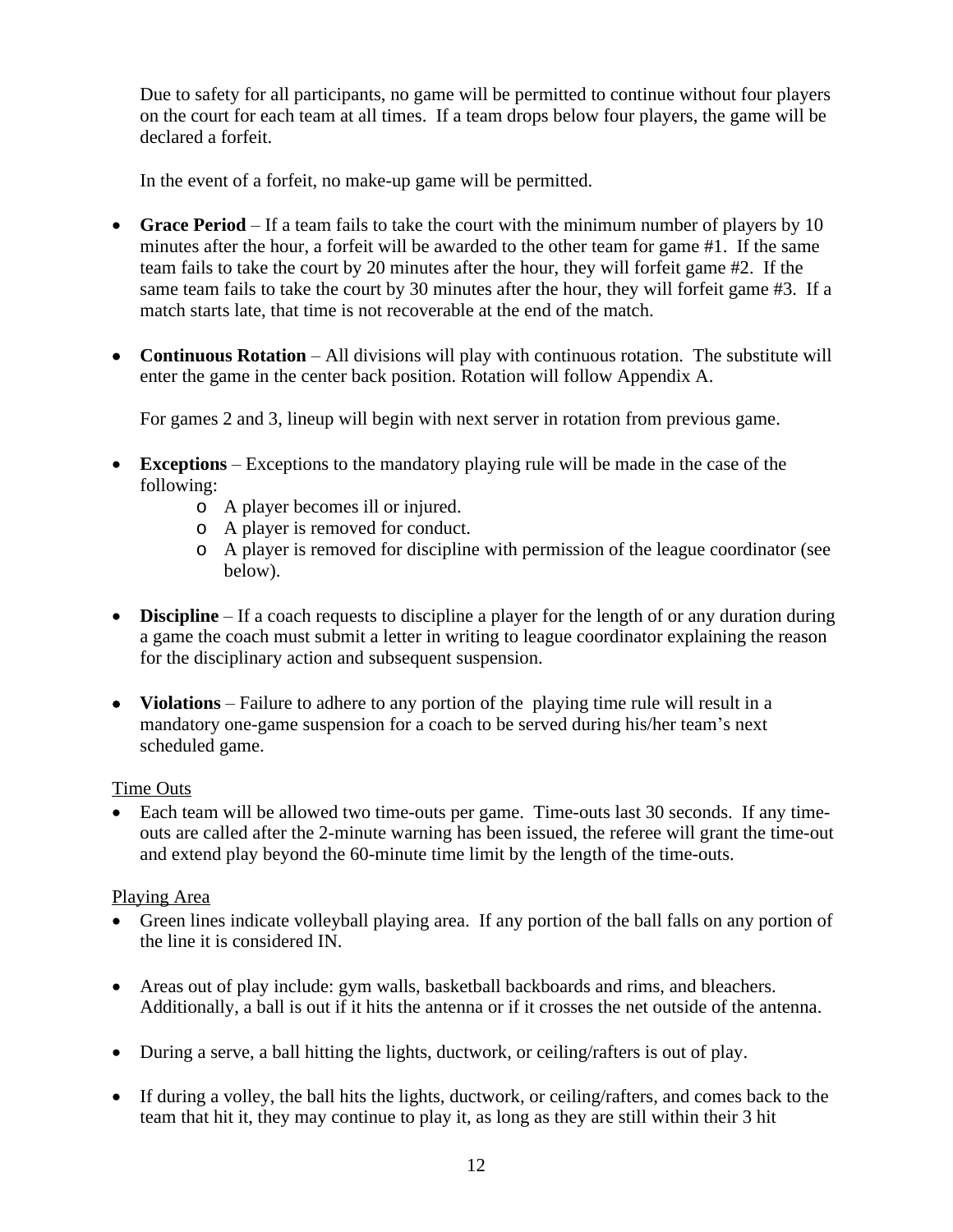maximum. If during a volley, the ball hits the lights, ductwork, or ceiling/rafters, and goes over to the other team, it is a dead ball and a point is awarded to the opposing team.

• A ball that hits the net is in play.

The Serve

- If a player serves 4 consecutive points, a rotation shall occur and the next player in line to serve will do so.
- Servers must always be positioned behind the service line prior to contacting the ball. The entire width of the court is available to the server. A foot on the line at the time the ball is contacted is a foot fault violation and will result in loss of serve and a point for the opposing team.
- The service line for each division shall be as follows:
	- o 9-12-years-old black basketball sideline or green volleyball end line. A player that has difficulty serving may serve the first 2 serves from the black line, but must move back to the green end line for serves 3 and 4.
	- o 13-15-years-old end line (traditional service line). A player that has difficulty serving may serve 2 serves from the black basketball sideline but the serve must be underhanded. After 2 successful serves, the player must move back to the green end line.
- A team serving out of rotation, whether intentional or not, will result in the loss of the rally with the opposing team receiving one point and the serve.
- Let serves (serve which hits the net and crosses over) are legal.

# **D. Officials and Staff**

One official and one supervisor/scorekeeper will be assigned by the OCDEAPR.

# Official's responsibilities

All game officials will be responsible for rules enforcement on the court during all games. The official's responsibilities will include:

- Pre-match meetings with both teams (captains  $&$  coaches) and line judges
- Rules enforcement during match play
- Enforcing any violations to code of conduct (in coordination with supervisor/scorekeeper)

# Supervisor/Scorekeeper Responsibilities

Orange County Department of Environment, Agriculture, Parks and Recreation staff shall be responsible for overseeing all activity within the facility. Supervisor/scorekeeper responsibilities will include:

- Facility set-up and equipment distribution (assuring floors swept, nets at proper height, correct balls in use, etc.)
- Scoreboard management, including running game clock and notification of time limit
- Enforcing any violations to code of conduct (in coordination with official)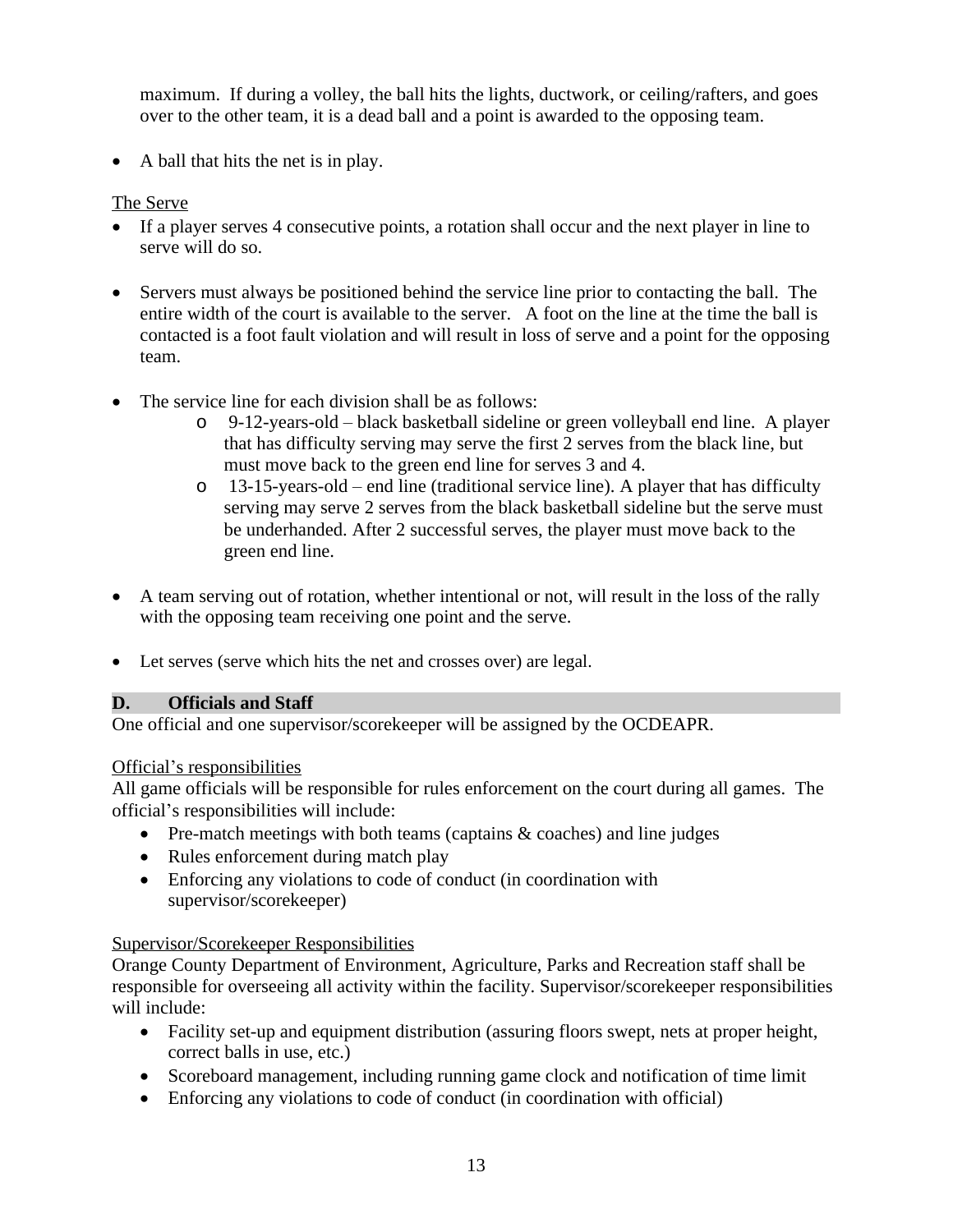# Line Judges

It is the responsibility of the head coach of each team to provide one volunteer (13 years or older) for every match to serve as a line judge. The line judges should meet with the official before the match for a review of their responsibilities. The match referee reserves the right to overturn any call made by the linespersons.

## **E. Tournament Play:**

The season will conclude with an end-of-season tournament. Seeding for this tournament will be based on results from regular-season play and determined by:

- 1. Overall record
- 2. Head-to-head match-up
- 3. Total games won
- 4. Point differential
- 5. Coin-toss

Match play (best 2 out 3 games) will be used in the post-season tournament. For the purpose of tournament play, all other regular season rules will be in effect.